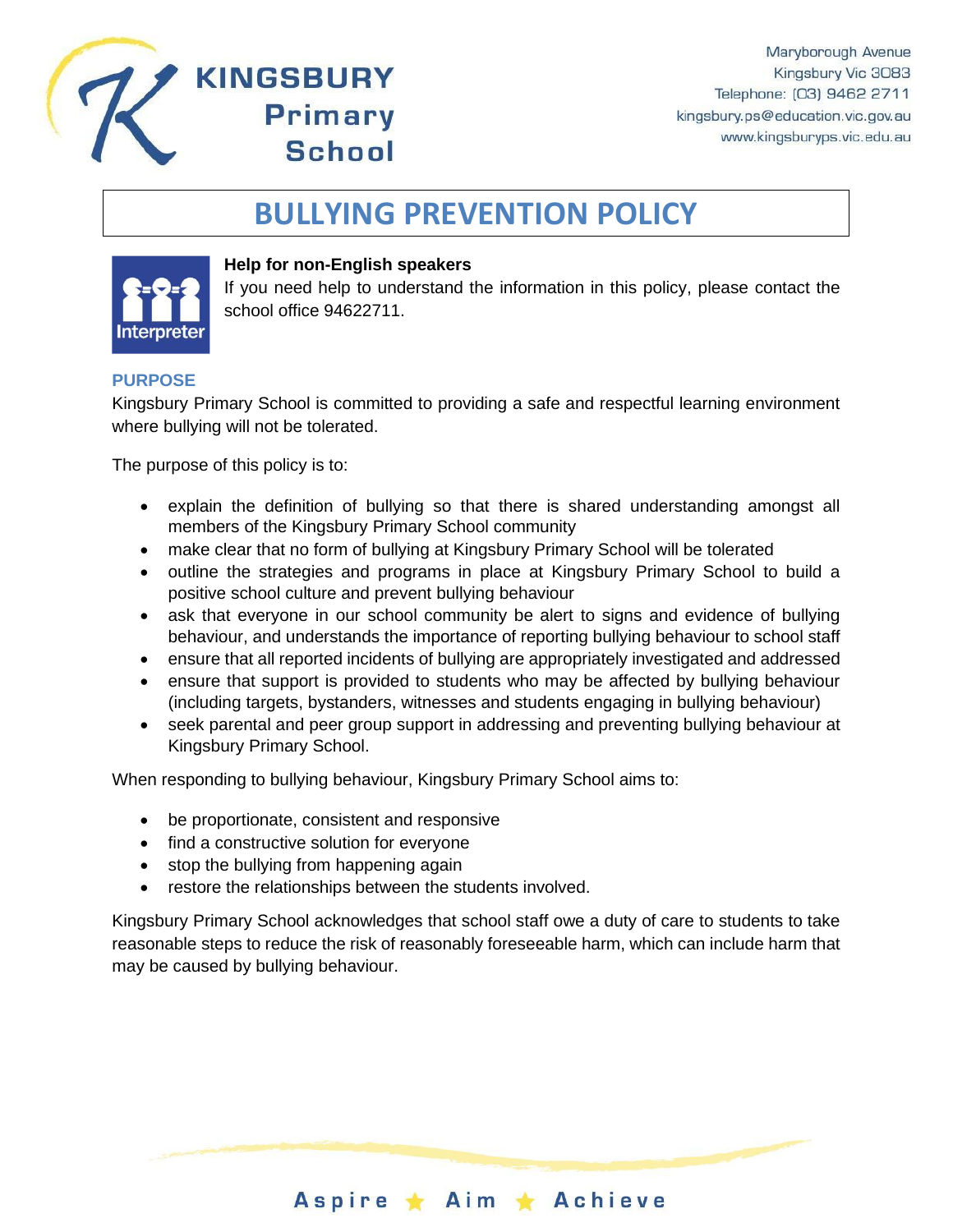

### **SCOPE**

This policy addresses how Kingsbury Primary School aims to prevent, address and respond to student bullying behaviour. Kingsbury Primary School recognises that there are many other types of inappropriate student behaviours that do not meet the definition of bullying which are also unacceptable at our school. These other inappropriate behaviours will be managed in accordance with our *Student Wellbeing and Engagement Policy.*

This policy applies to all school activities, including camps and excursions. It also applies to bullying behaviour between students that occurs outside of school hours, where the behaviour impacts on student wellbeing and safety at school.

#### **POLICY**

### **Definitions**

#### **Bullying**

In 2018 the Education Council of the Council of Australian Governments endorsed the following definition of bullying for use by all Australian schools:

*Bullying is an ongoing and deliberate misuse of power in relationships through repeated verbal, physical and/or social behaviour that intends to cause physical, social and/or psychological harm. It can involve an individual or a group misusing their power, or perceived power, over one or more persons who feel unable to stop it from happening.*

*Bullying can happen in person or online, via various digital platforms and devices and it can be obvious (overt) or hidden (covert). Bullying behaviour is repeated, or has the potential to be repeated, over time (for example, through sharing of digital records)*

*Bullying of any form or for any reason can have immediate, medium and long-term effects on those involved, including bystanders. Single incidents and conflict or fights between equals, whether in person or online, are not defined as bullying.*

Aspire ★ Aim ★ Achieve

Bullying has three main features:

- It involves a misuse of power in a relationship
- It is ongoing and repeated, and
- It involves behaviours that can cause harm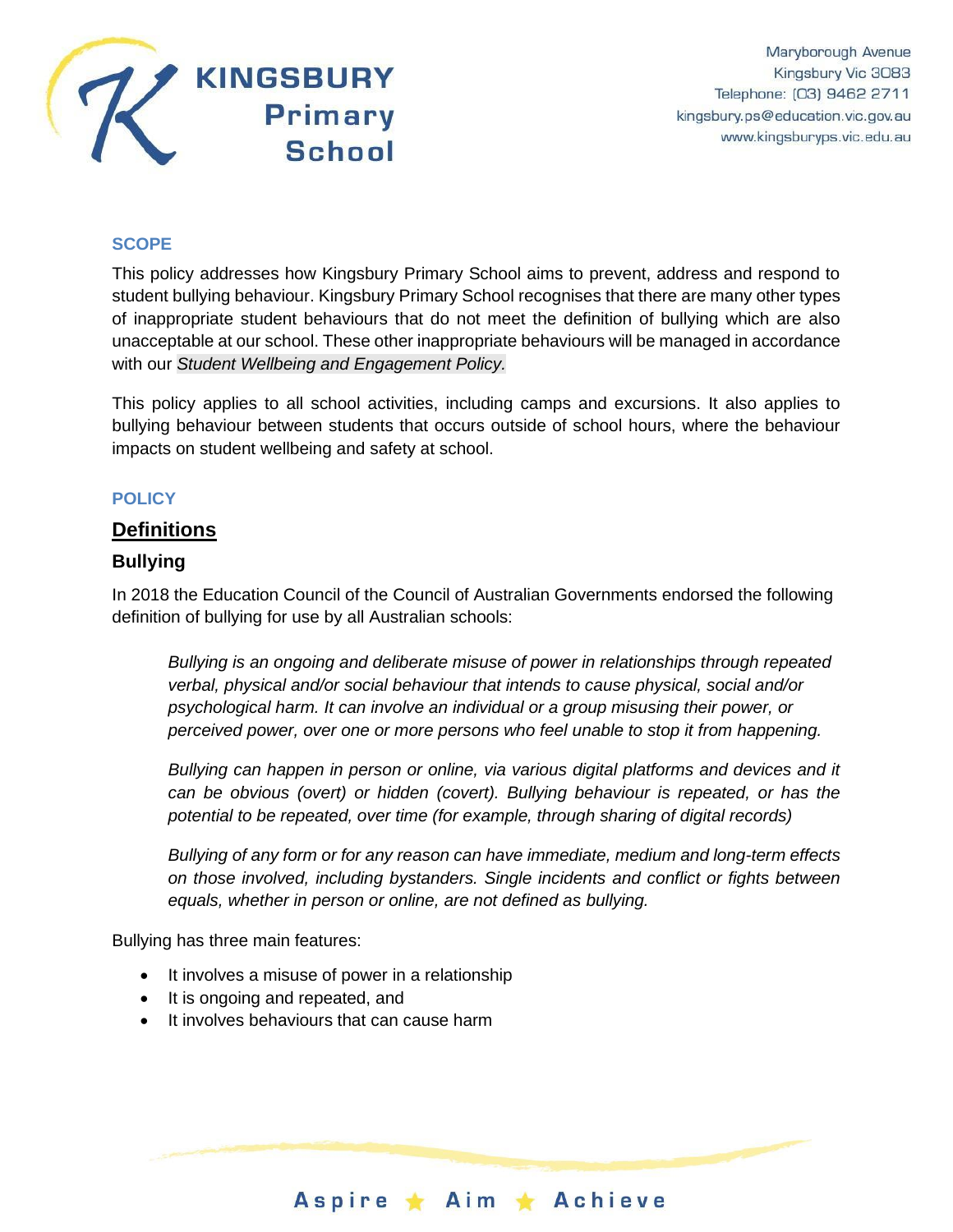

There are four main types of bullying behaviour:

- Physical examples include hitting, pushing, shoving or intimidating or otherwise physically hurting another person, damaging or stealing their belongings. It includes threats of violence.
- Verbal/written examples include name-calling or insulting someone about an attribute, quality or personal characteristic.
- Social (sometimes called relational or emotional bullying) examples include deliberately excluding someone, spreading rumours, sharing information that will have a harmful effect on the other person and/or damaging a person's social reputation or social acceptance.
- Cyberbullying any form of bullying behaviour that occurs online or via a mobile device. It can be verbal or written, and can include threats of violence as well as images, videos and/or audio.

Bullying can be a form of racism, sexism, homophobia, transphobia or other type of social prejudice when the behaviour is targeted at an individual or group because of a personal characteristic, such as race, religion, sex, sexual orientation, gender identity or disability.

For further information about bullying, refer to: [Bully Stoppers \(education.vic.gov.au\)](https://www.education.vic.gov.au/about/programs/bullystoppers/Pages/default.aspx) and the Department's [Bullying Prevention and Response](https://www2.education.vic.gov.au/pal/bullying-prevention-response/policy) policy on the Policy and Advisory Library.

### **Other distressing and inappropriate behaviours**

Many distressing and inappropriate behaviours may not constitute bullying even though they are unpleasant. Students who are involved in or who witness any distressing and inappropriate behaviours should report their concerns to school staff and our school will follow our Bullying Prevention Policy where the behaviour constitutes bullying.

*Mutual conflict* involves an argument or disagreement between people with no imbalance of power. In incidents of mutual conflict, generally, both parties are upset and usually both want a resolution to the issue. Unresolved mutual conflict can develop into bullying if one of the parties targets the other repeatedly in retaliation.

*Social rejection or dislike* is not bullying unless it involves deliberate and repeated attempts to cause distress, exclude or create dislike by others.

*Single episode acts* of nastiness or physical aggression are not the same as bullying. However, single episodes of nastiness or physical aggression are not acceptable behaviours at our school and may have serious consequences for students engaging in this behaviour. Kingsbury Primary School will use its Student Wellbeing and Engagement Policy to guide a response to single episodes of nastiness or physical aggression.

*Harassment* is language or actions that are demeaning, offensive or intimidating to a person. It can take many forms, including sexual harassment and disability harassment.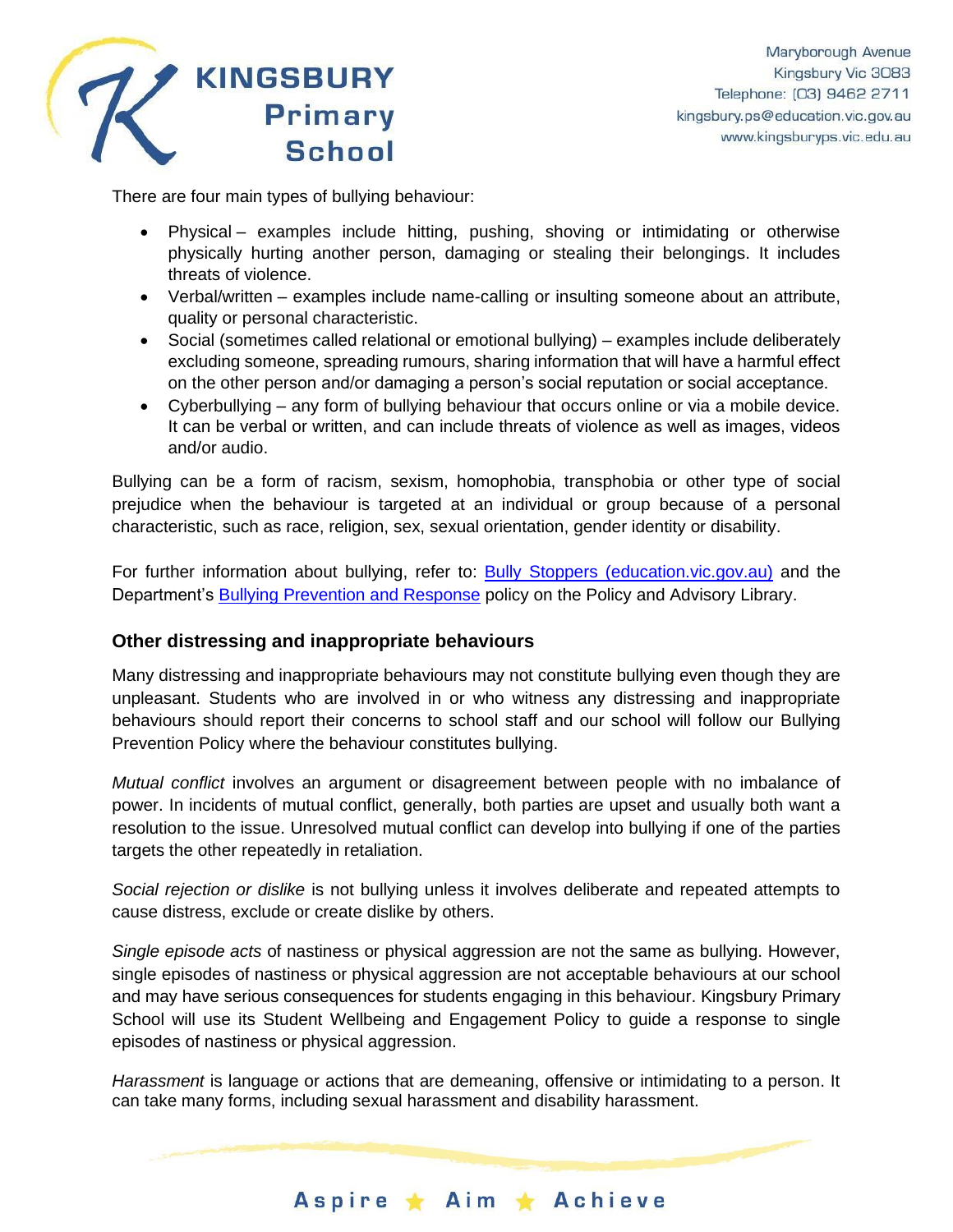

*Discrimination* is behaviour that treats someone unfavourably because of a personal characteristic (for example, race, religious belief or activity, disability, sex or intersex status, gender identity or sexual orientation).

Discrimination, harassment, and any other inappropriate behaviour is not tolerated at our school and there may be serious consequences for students engaging in this behaviour. This includes any form of racism, religious or disability discrimination, sexism, homophobia, transphobia, or any other behaviour that targets an individual or group. Further information about discrimination and harassment, including definitions, is set out in our Inclusion and Diversity Policy.

## **Bullying Prevention**

Kingsbury Primary School has a number of programs and strategies in place to build a positive and inclusive school culture and relationships to promote wellbeing. We strive to foster a school culture that prevents bullying behaviour by modelling, encouraging and teaching behaviour that demonstrates acceptance, kindness and respect.

Bullying prevention at Kingsbury Primary School is proactive and is supported by research that indicates that a whole school, multifaceted approach is the most effect way to prevent and address bullying.

At our school:

- We strive to build strong partnerships between the school, families and the broader community that means all members work together to ensure the safety of students.
- We celebrate the diverse backgrounds of members of our school community and teach multicultural education, including Aboriginal History, to promote mutual respect and social cohesion.
- Teachers are encouraged to incorporate classroom management strategies that discourage bullying and promote positive behaviour.
- A range of year level incursions and programs are planned for each year to raise awareness about bullying and its impacts.
- Students are encouraged to look out for each other and to talk to teachers and older peers about any bullying they have experienced or witnessed.
- We participate in Harmony Day to promote cultural diversity and inclusion
- The Berry Street Program is taught in the classrooms and builds students capacity to demonstrate assertiveness and resilience as well as the ability to resolve conflict in a constructive manner.

For further information about our engagement and wellbeing initiatives, please see our Student Wellbeing and Engagement policy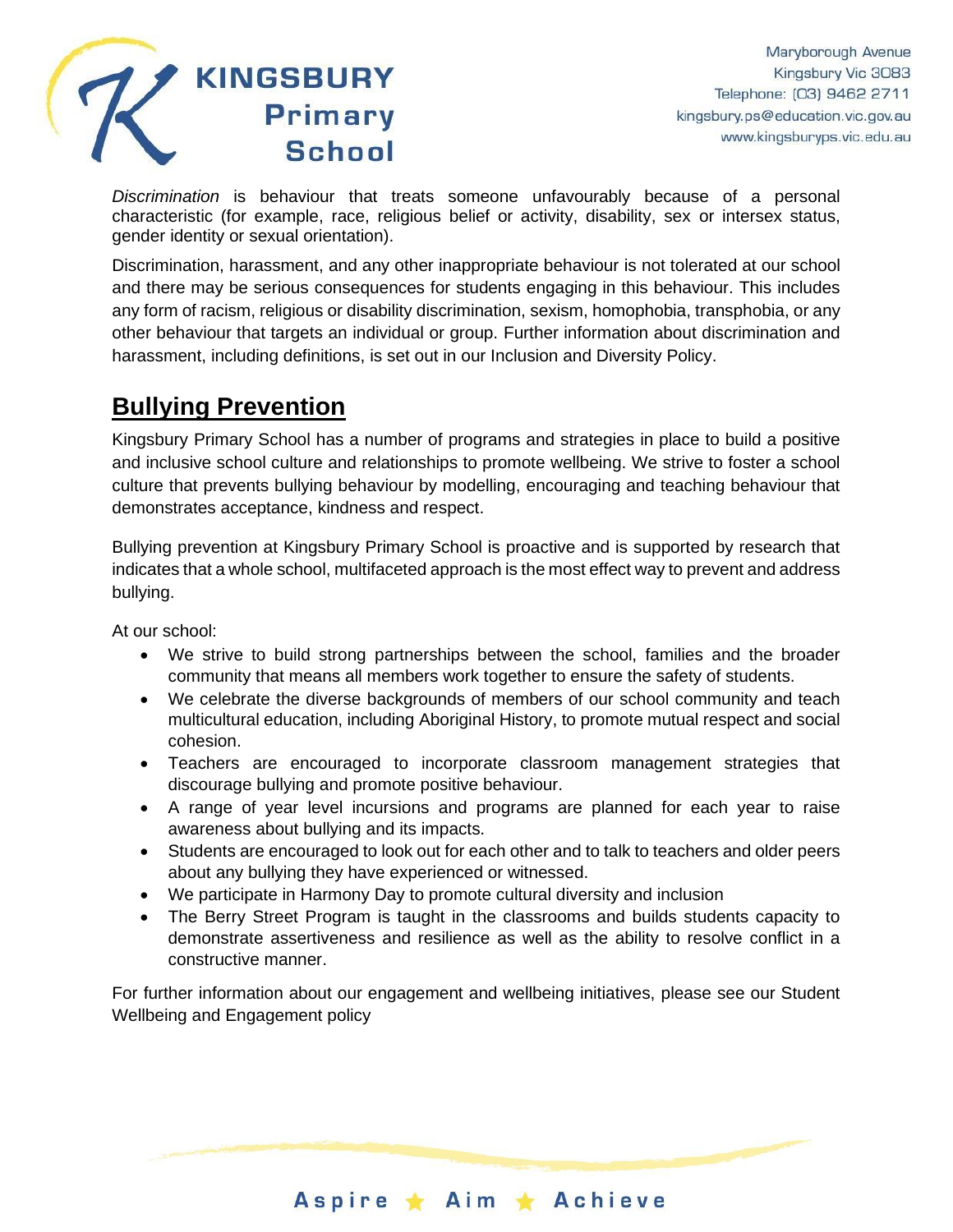

### **Incident Response**

### **Reporting concerns to Kingsbury Primary School**

Bullying is not tolerated at our school. We ensure bullying behaviour is identified and addressed with appropriate and proportionate consequences. All bullying complaints will be taken seriously and responded to sensitively.

Students who may be experiencing bullying behaviour, or students who have witnessed bullying behaviour, are encouraged to report their concerns to school staff or another trusted adult as soon as possible.

Our ability to effectively reduce and eliminate bullying behaviour is greatly affected by students and/or parents and carers reporting concerning behaviour as soon as possible, so that the responses implemented by Kingsbury Primary School are timely and appropriate in the circumstances.

We encourage students to speak to their teacher or our Student Welfare However, students are welcome to discuss their concerns with any trusted member of staff including teachers or ES staff. Parents or carers who develop concerns that their child is involved in, or has witnessed bullying behaviour at Kingsbury Primary School should contact the Principal on 4622711

### **Investigations**

When notified of alleged bullying behaviour, school staff are required to:

- 1. record the details of the allegations in the incident register and student file and
- 2. inform the relevant classroom teacher and/or the Principal

The Principal is responsible for investigating allegations of bullying in a timely and sensitive manner. To appropriately investigate an allegation of bullying, the Principal may:

- speak to the those involved in the allegations, including the target/s, the students allegedly engaging in bullying behaviour/s and any witnesses to the incidents
- speak to the parent/carer(s) of the students involved
- speak to the teachers of the students involved
- take detailed notes of all discussions for future reference
- obtain written statements from all or any of the above.

All communications with the Principal in the course of investigating an allegation of bullying will be managed sensitively. Investigations will be completed as quickly as possible to allow for the behaviours to be addressed in a timely manner.

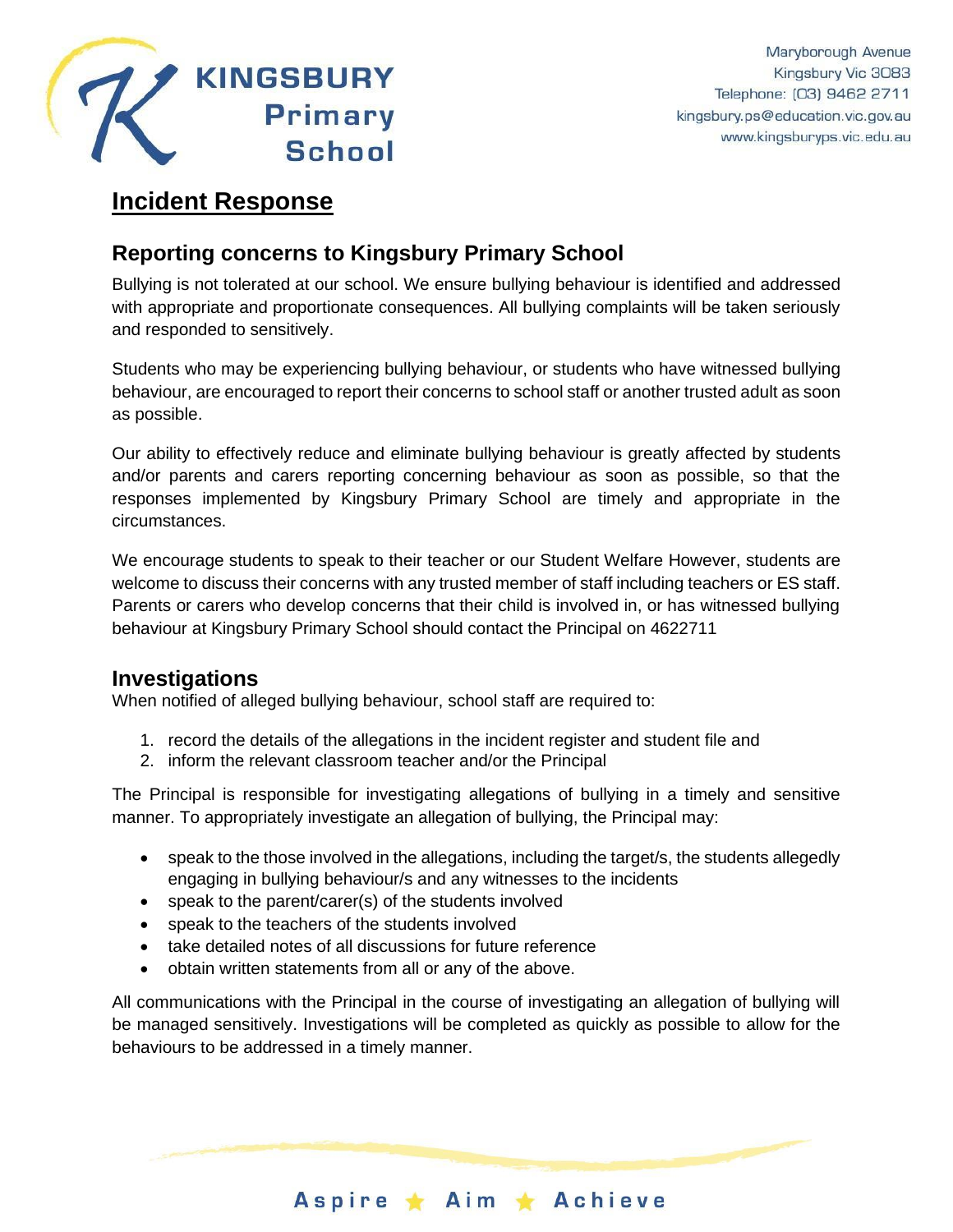

The objective of completing a thorough investigation into the circumstances of alleged bullying behaviour is to determine the nature of the conduct and the students involved. A thorough understanding of the alleged bullying will inform staff about how to most effectively implement an appropriate response to that behaviour.

Serious bullying, including serious cyberbullying, is a criminal offence and may be referred to Victoria Police. For more information, see: [Brodie's Law.](http://www.education.vic.gov.au/about/programs/bullystoppers/Pages/advicesheetbrodieslaw.aspx)

### **Responses to bullying behaviours**

When the Principal has sufficient information to understand the circumstances of the alleged bullying and the students involved, a number of strategies may be implemented to address the behaviour and support affected students in consultation with the Student Well-Being Coordinator and DET Support staff.

There are a number of factors that will be considered when determining the most appropriate response to the behaviour. When making a decision about how to respond to bullying behaviour, Kingsbury Primary School will consider:

- the age, maturity and individual circumstances of the students involved
- the severity and frequency of the bullying, and the impact it has had on the target student
- whether the student/s engaging in bullying behaviour have displayed similar behaviour before
- whether the bullying took place in a group or one-to-one context
- whether the students engaging in bullying behaviour demonstrates insight or remorse for their behaviour
- the alleged motive of the behaviour.

The Principal may implement all, or some of the following responses to bullying behaviours:

- Offer wellbeing support, including referral to DET Support staff to:
	- o the target student or students
	- o the students engaging in the bullying behaviour
	- $\circ$  affected students, including witnesses and/or friends of the target student.
- Facilitate a restorative practice meeting with all or some of the students involved. The objective of restorative practice is to repair relationships that have been damaged by bringing about a sense of remorse and restorative action on the part of the person who has bullied someone and forgiveness by the person who has been bullied.
- Facilitate a mediation between some or all of the students involved to help to encourage students to take responsibility for their behaviour and explore underlying reasons for conflict or grievance. Mediation is only suitable if all students are involved voluntarily and demonstrate a willingness to engage in the mediation process.
- Facilitate a Student Support Group meeting and/or Behaviour Support Plan for affected students.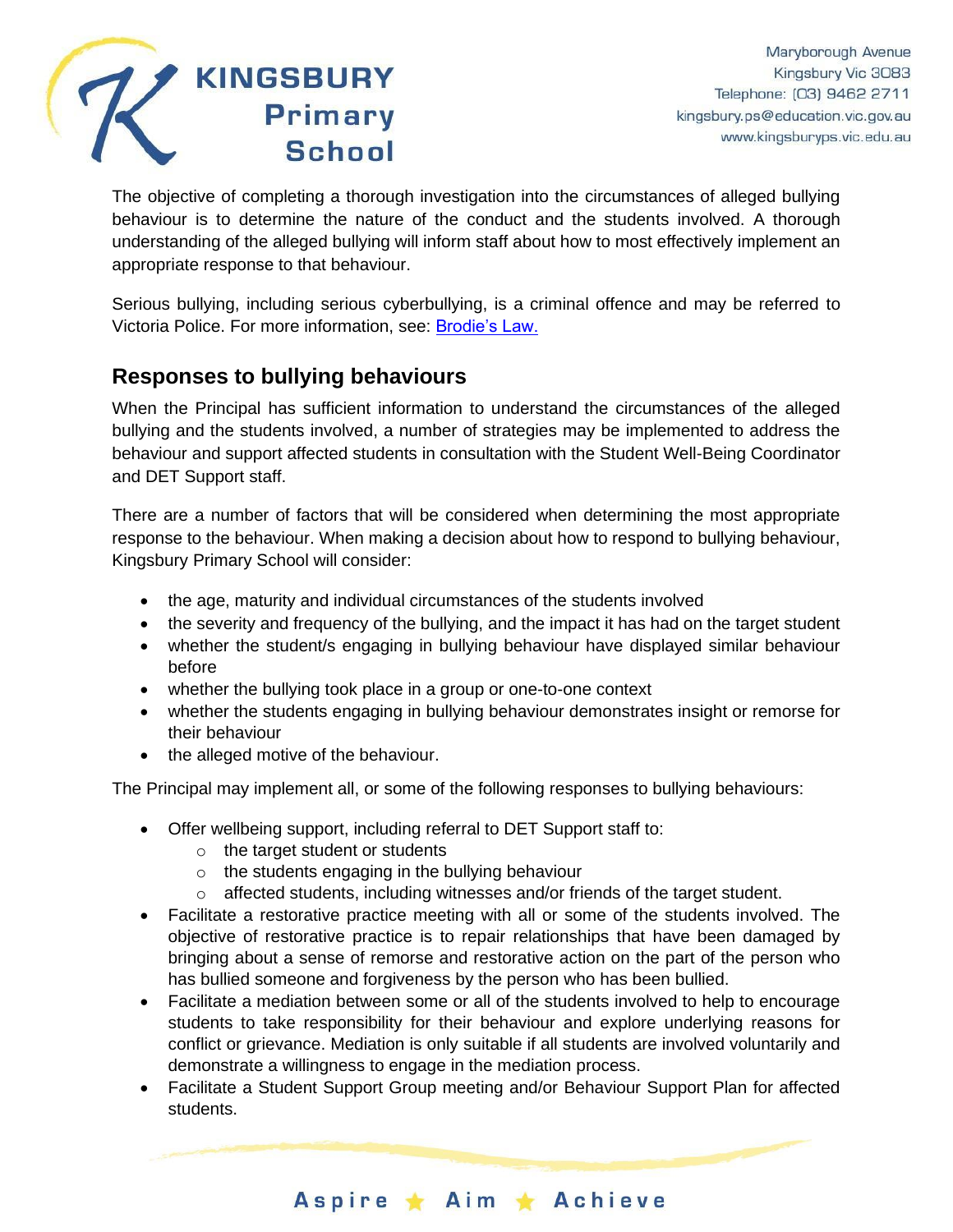

- Prepare a Safety Plan restricting contact between target and students engaging in bullying behaviour.
- Monitor the behaviour of the students involved for an appropriate time and take follow up action if necessary.
- Implement cohort, year group, or whole school targeted strategies to reinforce positive behaviours such as a whole school focus on an aspect of the Berry Street model
- Implement proportionate disciplinary consequences for the students engaging in bullying behaviour, which may include removal of privileges, detention, suspension and/or expulsion consistent with our Student Wellbeing and Engagement policy, the Ministerial Order on Suspensions and Expulsions and any other relevant Department policy.

Kingsbury Primary School understands the importance of monitoring and following up on the progress of students who have been involved in or affected by bullying behaviour. Where appropriate, school staff will also endeavour to provide parents and carers with updates on the management of bullying incidents.

The Principal is responsible for maintaining up to date records of the investigation of and responses to bullying behaviour.

### **COMMUNICATION**

This policy will be communicated to our school community in the following ways:

- Available publicly on our school's website
- Included in staff induction processes

### **FURTHER INFORMATION AND RESOURCES**

This policy should be read in conjunction with the following school policies:

- Student Wellbeing and Engagement Policy
- Parent Complaints policy
- Duty of Care Policy
- Inclusion and Diversity Policy

Our school also follows Department of Education and Training policy relating to bullying including:

- [Bullying Prevention and Response](https://www2.education.vic.gov.au/pal/bullying-prevention-response/policy)
- [Cybersafety and Responsible Use of](https://www2.education.vic.gov.au/pal/cybersafety/policy) Digital Technologies
- [Equal Opportunity and Human Rights -](https://www2.education.vic.gov.au/pal/equal-opportunity-human-rights-students/policy) Students
- [LGBTIQ Student Support Policy](https://www2.education.vic.gov.au/pal/lgbtiq-student-support/policy)

The following websites and resources provide useful information on prevention and responding to bullying, as well as supporting students who have been the target of bullying behaviours:

- [Bully Stoppers](https://www.education.vic.gov.au/about/programs/bullystoppers/Pages/default.aspx)
- [Report racism or religious discrimination in schools](https://www.vic.gov.au/report-racism-or-religious-discrimination-schools)